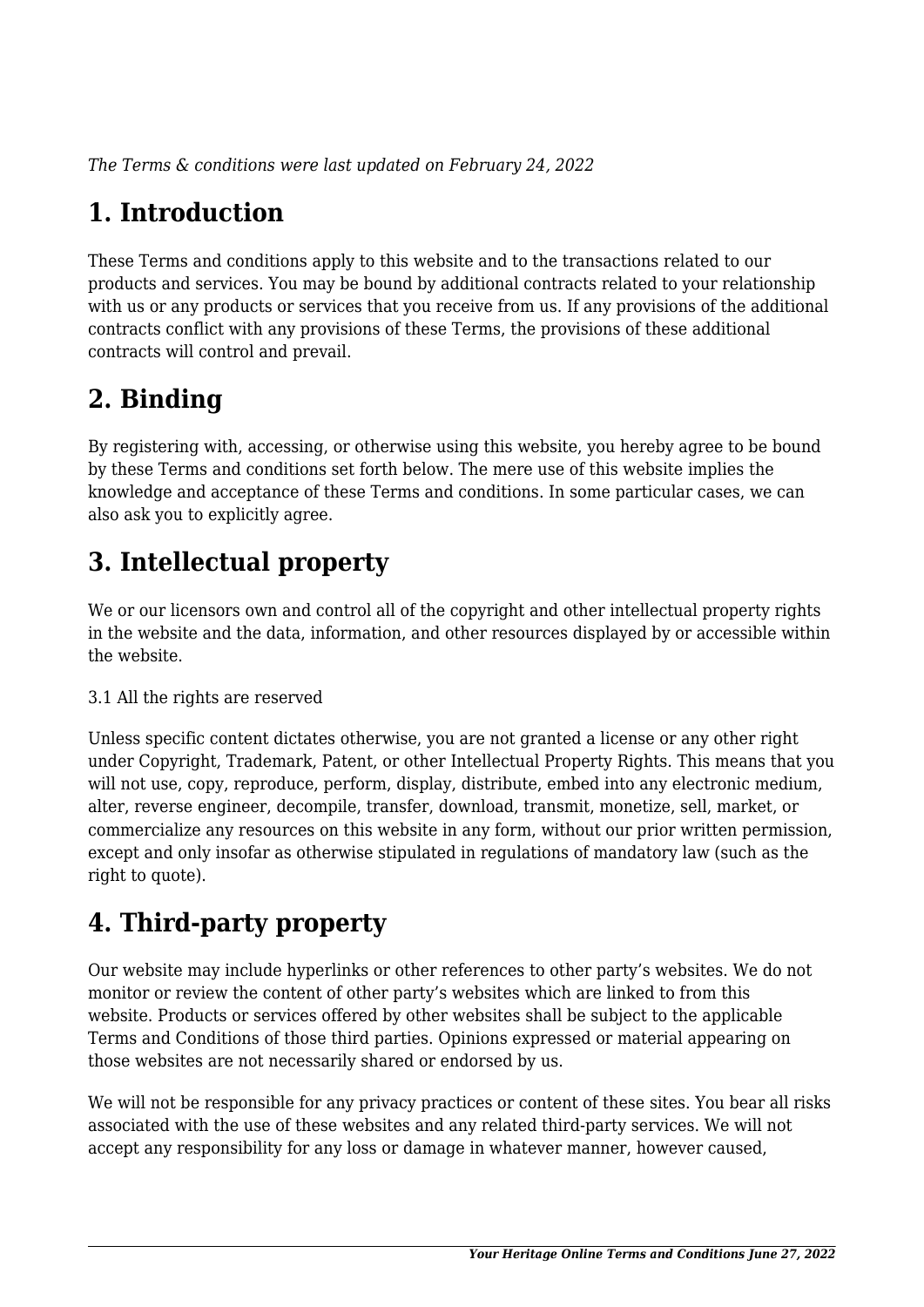resulting from your disclosure to third parties of personal information.

# **5. Responsible use**

By visiting our website, you agree to use it only for the purposes intended and as permitted by these Terms, any additional contracts with us, and applicable laws, regulations, and generally accepted online practices and industry guidelines. You must not use our website or services to use, publish or distribute any material which consists of (or is linked to) malicious computer software; use data collected from our website for any direct marketing activity, or conduct any systematic or automated data collection activities on or in relation to our website.

Engaging in any activity that causes, or may cause, damage to the website or that interferes with the performance, availability, or accessibility of the website is strictly prohibited.

# **6. Idea submission**

Do not submit any ideas, inventions, works of authorship, or other information that can be considered your own intellectual property that you would like to present to us unless we have first signed an agreement regarding the intellectual property or a non-disclosure agreement. If you disclose it to us absent such written agreement, you grant to us a worldwide, irrevocable, non-exclusive, royalty-free license to use, reproduce, store, adapt, publish, translate and distribute your content in any existing or future media.

# **7. Termination of use**

We may, in our sole discretion, at any time modify or discontinue access to, temporarily or permanently, the website or any Service thereon. You agree that we will not be liable to you or any third party for any such modification, suspension or discontinuance of your access to, or use of, the website or any content that you may have shared on the website. You will not be entitled to any compensation or other payment, even if certain features, settings, and/or any Content you have contributed or have come to rely on, are permanently lost. You must not circumvent or bypass, or attempt to circumvent or bypass, any access restriction measures on our website.

# **8. Warranties and liability**

Nothing in this section will limit or exclude any warranty implied by law that it would be unlawful to limit or to exclude. This website and all content on the website are provided on an "as is" and "as available" basis and may include inaccuracies or typographical errors. We expressly disclaim all warranties of any kind, whether express or implied, as to the availability, accuracy, or completeness of the Content. We make no warranty that:

• this website or our content will meet your requirements;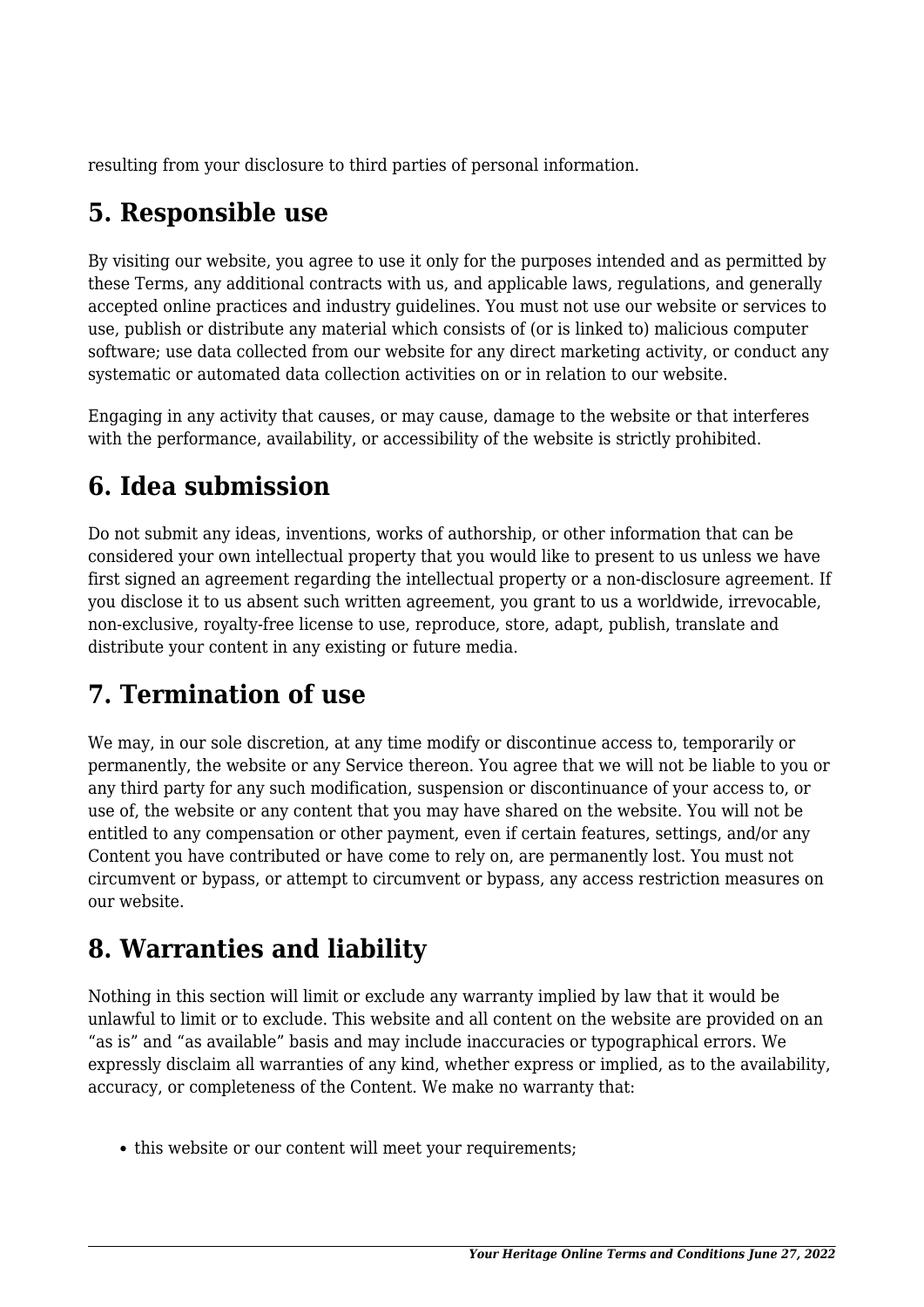this website will be available on an uninterrupted, timely, secure, or error-free basis.

Nothing on this website constitutes or is meant to constitute, legal, financial or medical advice of any kind. If you require advice you should consult an appropriate professional.

The following provisions of this section will apply to the maximum extent permitted by applicable law and will not limit or exclude our liability in respect of any matter which it would be unlawful or illegal for us to limit or to exclude our liability. In no event will we be liable for any direct or indirect damages (including any damages for loss of profits or revenue, loss or corruption of data, software or database, or loss of or harm to property or data) incurred by you or any third party, arising from your access to, or use of, our website.

Except to the extent any additional contract expressly states otherwise, our maximum liability to you for all damages arising out of or related to the website or any products and services marketed or sold through the website, regardless of the form of legal action that imposes liability (whether in contract, equity, negligence, intended conduct, tort or otherwise) will be limited to the total price that you paid to us to purchase such products or services or use the website. Such limit will apply in the aggregate to all of your claims, actions and causes of action of every kind and nature.

## **9. Privacy**

To access our website and/or services, you may be required to provide certain information about yourself as part of the registration process. You agree that any information you provide will always be accurate, correct, and up to date.

We have developed a policy to address any privacy concerns you may have. For more information, please see our Privacy Statement and our Cookie Policy.

# **10. Accessibility**

We are committed to making the content we provide accessible to individuals with disabilities. If you have a disability and are unable to access any portion of our website due to your disability, we ask you to give us a notice including a detailed description of the issue you encountered. If the issue is readily identifiable and resolvable in accordance with industrystandard information technology tools and techniques we will promptly resolve it.

# **11. Export restrictions / Legal compliance**

Access to the website from territories or countries where the Content or purchase of the products or Services sold on the website is illegal is prohibited. You may not use this website in violation of export laws and regulations of France.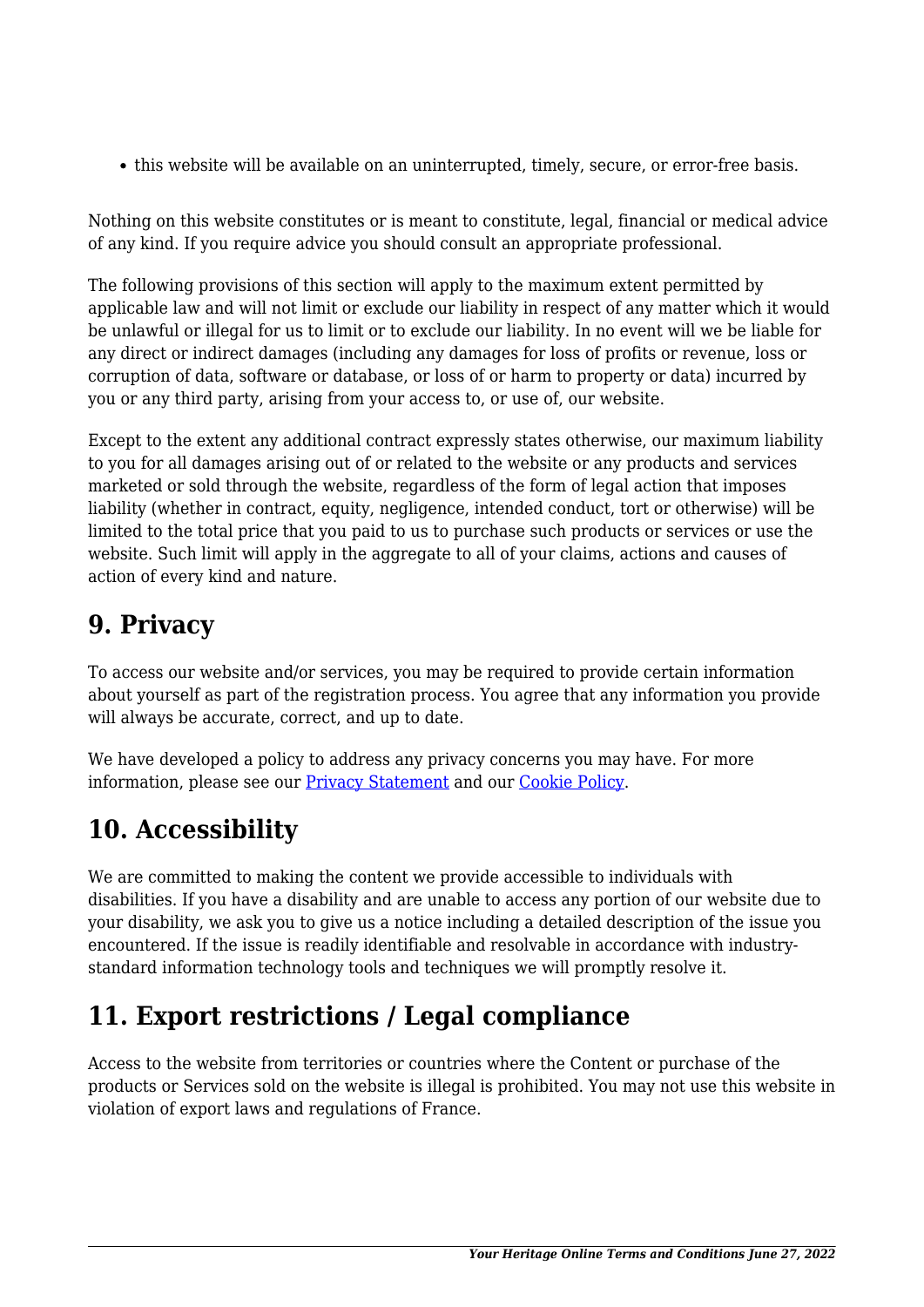## **12. Assignment**

You may not assign, transfer or sub-contract any of your rights and/or obligations under these Terms and conditions, in whole or in part, to any third party without our prior written consent. Any purported assignment in violation of this Section will be null and void.

#### **13. Breaches of these Terms and conditions**

Without prejudice to our other rights under these Terms and Conditions, if you breach these Terms and Conditions in any way, we may take such action as we deem appropriate to deal with the breach, including temporarily or permanently suspending your access to the website, contacting your internet service provider to request that they block your access to the website, and/or commence legal action against you.

# **14. Indemnification**

You agree to indemnify, defend and hold us harmless, from and against any and all claims, liabilities, damages, losses and expenses, relating to your violation of these Terms and conditions, and applicable laws, including intellectual property rights and privacy rights. You will promptly reimburse us for our damages, losses, costs and expenses relating to or arising out of such claims.

### **15. Waiver**

Failure to enforce any of the provisions set out in these Terms and Conditions and any Agreement, or failure to exercise any option to terminate, shall not be construed as waiver of such provisions and shall not affect the validity of these Terms and Conditions or of any Agreement or any part thereof, or the right thereafter to enforce each and every provision.

# **16. Language**

These Terms and Conditions will be interpreted and construed exclusively in English. All notices and correspondence will be written exclusively in that language.

#### **17. Entire agreement**

These Terms and Conditions, together with our privacy statement and cookie policy, constitute the entire agreement between you and Your Online Heritage in relation to your use of this website.